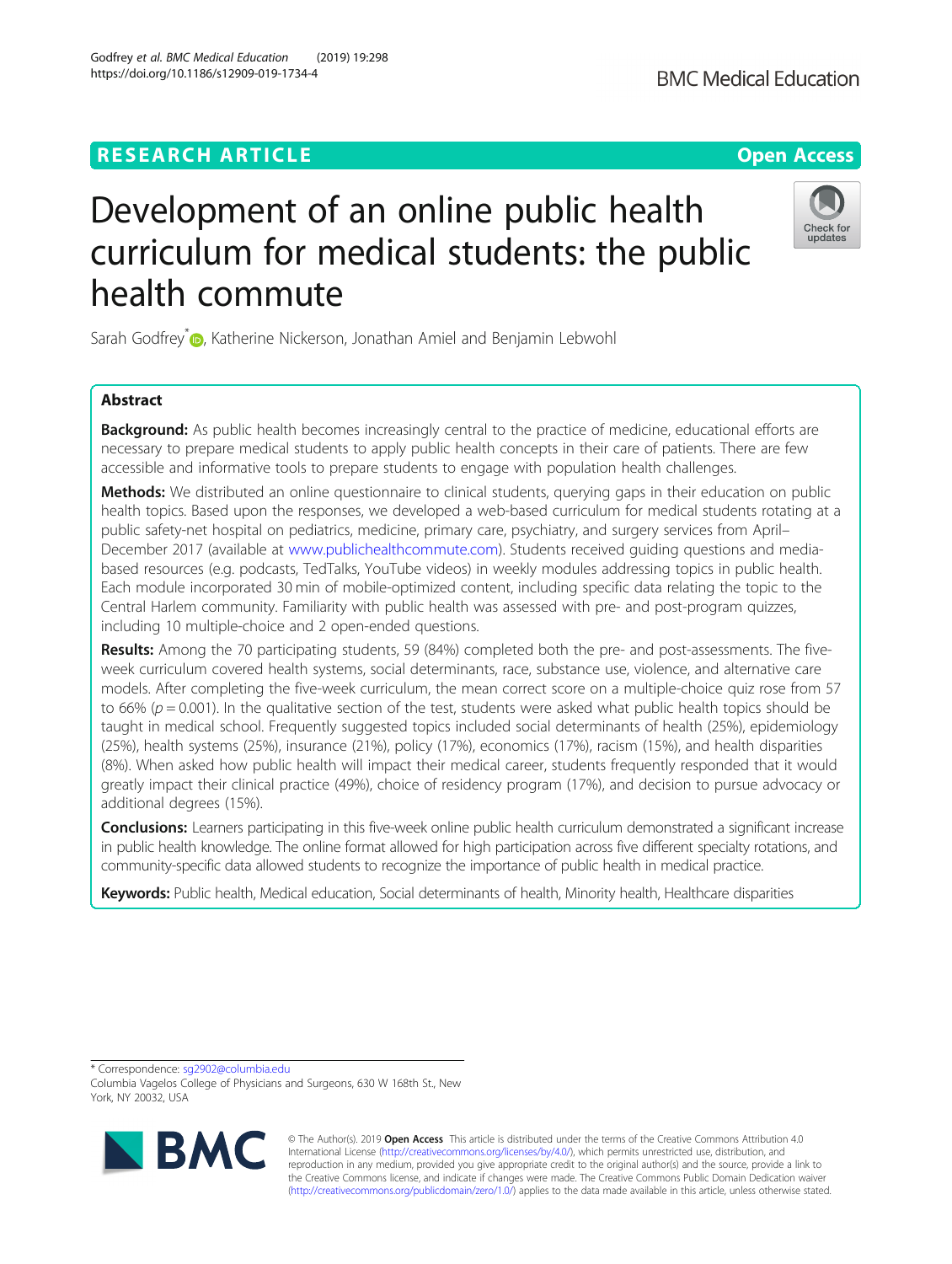# Background

As the field of medicine has begun to recognize the effects of psychosocial determinants on health outcomes, formal training in public health has become essential for healthcare providers across disciplines [[1,](#page-4-0) [2](#page-4-0)]. In order to train effective providers and advocates for underserved patient populations, medical schools are starting to incorporate public health and social medicine into the medical curriculum [[3](#page-4-0)–[5\]](#page-4-0).

Some of the reported methods of integrating population health into medical education have included communitybased research projects, preclinical didactics and seminar courses, and global health electives [\[6](#page-4-0)–[8\]](#page-4-0). However, there remains a dearth of publicly available and easily accessible public health education resources for medical students. This isolates public health discourse to individual institutions and restricts curriculum implementation to alreadylimited elective or preclinical classroom time.

While multiple medical schools that have instituted inperson public health curricula [[6](#page-4-0)–[8](#page-4-0)], to our knowledge flipped classroom models with community-specific topics have not been reported. The flipped classroom model allows students to interact with digital modules on their own time, which would allow for integration of public health curriculum into the clinical year when psychosocial determinants of health are most relevant to the learner [[9\]](#page-4-0). In this way, students could review a module on a public health theme as they encounter real-life patients affected by that topic. Although a virtual public health curriculum would be useful to students across their medical school tenure, integration into the third year of medical school engenders recognition of the importance of public health topics across multiple medical specialties. In addition, an online-based curriculum provides the opportunity for teaching relevant public health topics catered to students at multiple rotation sites with differing patient populations. Given the support for flipped classroom design in teaching biomedical concepts in medical school, there appears to be an opportunity to expand this model to population health topics [\[9\]](#page-4-0).

To fill this gap, we designed a novel online media-based public health curriculum for Columbia University medical students rotating at Harlem Hospital during their major clinical year. Our program aimed to provide students with a working knowledge of the health policy and social determinants most relevant to the Central Harlem community, assess student attitudes towards public health, and provide context for caring for an underserved patient population at a local public safety-net hospital.

## Methods

# Needs assessment

Medical students at Columbia Vagelos College of Physicians and Surgeons rotate through local community hospitals,

including Harlem Hospital, during their major clinical year for rotations in internal medicine, pediatrics, surgery, primary care, and psychiatry. Students are assigned to rotation sites through a lottery system, and in 2017, 59% ( $n = 95$ ) of all medical students rotated at Harlem Hospital at least once during their major clinical year. In student feedback from those rotations, there was a perceived gap in understanding and preparation for working with an underserved community at a public hospital. To formally assess the students' needs, we distributed a survey to all clinical students who rotated at Harlem Hospital within the past two years regarding their experiences at Harlem Hospital. Of the approximately 200 students who received the survey, 41 (21%) responded.

Students were asked "what stood out to you relating to the public health concerns of patients at Harlem Hospital?" In their free-text responses, common themes included poverty and inability to afford care  $(n = 14, 34\%)$ , poor health literacy ( $n = 12, 29\%)$ , lack of resources ( $n = 10$ , 24%), barriers to health care access ( $n = 8$ , 20%), housing instability ( $n = 7$ , 17%), race ( $n = 7$ , 17%), environmental exposures ( $n = 6$ , 15%), substance use ( $n = 6$ , 15%), and mental health ( $n = 5$ , 12%). Echoing many of these responses, one student wrote, "There is an overwhelming fragility of support at Harlem – this is true for the patients who face the daily struggles of being poor, under or uninsured, generally not white…[and] those who work in the hospital."

Students were then asked about their preparedness to learn about or address their patients' public health needs. Students frequently responded that they had limited knowledge of resources at a public hospital ( $n = 14$ , 34%), the social needs of the patient population ( $n = 13$ , 32%), or health systems ( $n = 5$ , 12%). Based upon this experience, students were asked what topics would be most useful in a public health curriculum. They expressed the most interest in learning about social determinants ( $n = 28, 68\%$ ), health systems ( $n = 25, 61\%$ ), substance use ( $n = 22, 54\%$ ), race ( $n = 19, 46\%$ ), and violence ( $n = 9$ , 22%). Further, students were asked whether they would and how frequently they were interested in participating in a virtual public health curriculum. The majority of students responded twice weekly  $(n = 12)$ , 29%) or weekly  $(n = 21, 51%)$  with only 2 students  $(5%)$ responding they had no interest.

#### Course content

In response to the needs assessment, we created the Public Health Commute (PHC), a 5-week online public health curriculum (available at [www.publichealthcom](http://www.publichealthcommute.com)[mute.com\)](http://www.publichealthcommute.com). Recognizing the existing workload for clinical students, we aimed to create an accessible and entirely media-based curriculum (e.g. podcasts, Ted-Talks, YouTube videos). We created modules that incorporated a total of 30 min of mobile-optimized media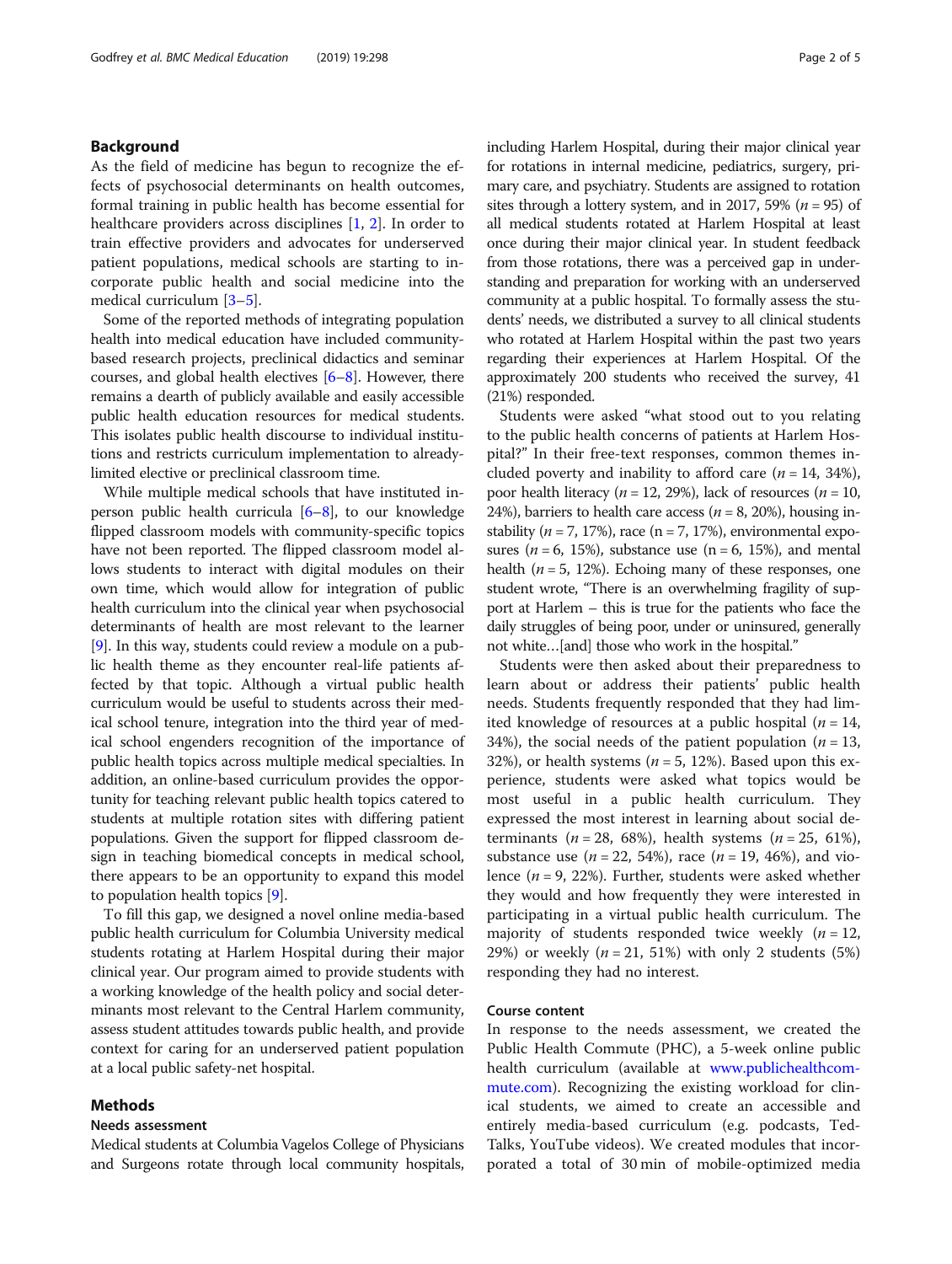content on a particular public health theme that students could conveniently interact with during their free time or the commute to Harlem Hospital. The public health topics also included optional resources (e.g. documentaries, interviews) for students interested in a deeper look at that subject, as well as specific data from the New York City Department of Health relating the topic to the Central Harlem community.

The PHC incorporated the most commonly requested public health themes from the needs assessment: health systems, social determinants of health, race and health, injury and violence, substance use and harm reduction, and alternative models of care. To focus on the material most relevant to each specialty, the topic for the fourth week of the fiveweek curriculum varied by rotation: (1) injury and violence for surgery and pediatrics students and (2) substance use and harm reduction for medicine, primary care, and psychiatry students. Table 1 lists the module topics and learning objectives for the curriculum. Operating without additional funding, the resources for the modules were compiled from existing publicly available content over the course of a onemonth period of investigation, curation, and web design. Specific resources were then reviewed by multiple medical educators, including the faculty advisors and individual clerkship directors, prior to release of the final curriculum.

# Learner characteristics and assessment

Between April 1 and December 22, 2017, 70 medical students rotating at Harlem Hospital were eligible to participate in the PHC curriculum. This included 23 students rotating in internal medicine (33%), 18 in pediatrics (26%), 11 in surgery (16%), 9 in primary care (13%), and 9 in psychiatry (13%). All 70 eligible students were asked to complete pre-and-post curriculum assessments, which included the same ten multiple-choice knowledge-based questions reflecting the course content. The assessments also incorporated two open-ended questions to assess student attitudes towards public health, querying what topics they believed should be taught in medical school and how public health would impact their medical career. Free responses were coded based upon categories of public health topics and areas of influence on their career. As an educational initiative that did not collect human data, this project was exempt from the institutional IRB ethics approval.

#### Data analysis

Data for each participant were collected at the beginning and end of the curriculum. Effects of medical specialty and time of year upon change in score were assessed using a repeated measures ANOVA. We used the paired t-test to determine whether there was a statistically significant difference in assessment scores between the pre-and-post curriculum groups. All reported  $p$  values are 2-sided. The data were analyzed using SPSS 24.0 for Windows (IBM, Armonk, New York).

Table 1 Module Topics and Learning Objectives for the Public Health Commute, an Online Public Health Curriculum Offered to Clinical Medical Students at Columbia College of Physicians and Surgeons, New York, New York, 2017

| Week | Topic                                                                               | Learning Objectives                                             |
|------|-------------------------------------------------------------------------------------|-----------------------------------------------------------------|
|      | Health Systems                                                                      | • Describe health systems                                       |
|      |                                                                                     | • Discuss basics of health economics                            |
|      |                                                                                     | • Define safety-net hospital category                           |
| 2    | Social Determinants of Health                                                       | • Define social determinants                                    |
|      |                                                                                     | • Discuss trends in healthcare disparities                      |
|      |                                                                                     | · Relate economic inequality to mediators of<br>health outcomes |
| 3    | Race and Health                                                                     | • Demonstrate racial health disparities                         |
|      |                                                                                     | • Define implicit bias                                          |
|      |                                                                                     | • Discuss race-based medicine and practice                      |
| 4    | Injury and Violence (pediatrics and surgery rotations)                              | • Demonstrate rates of gun violence                             |
|      |                                                                                     | • Relate gun violence to public health                          |
|      |                                                                                     | • Discuss self-injury and suicide                               |
| 4    | Substance Use and Harm Reduction (medicine, primary care, and psychiatry rotations) | • Describe the opioid epidemic                                  |
|      |                                                                                     | • Define harm reduction                                         |
|      |                                                                                     | • Outline the history of U.S. drug policy                       |
| 5    | Alternative Health Systems and Current Health Policy                                | • Describe healthcare in other countries                        |
|      |                                                                                     | • Explain current U.S. health policy                            |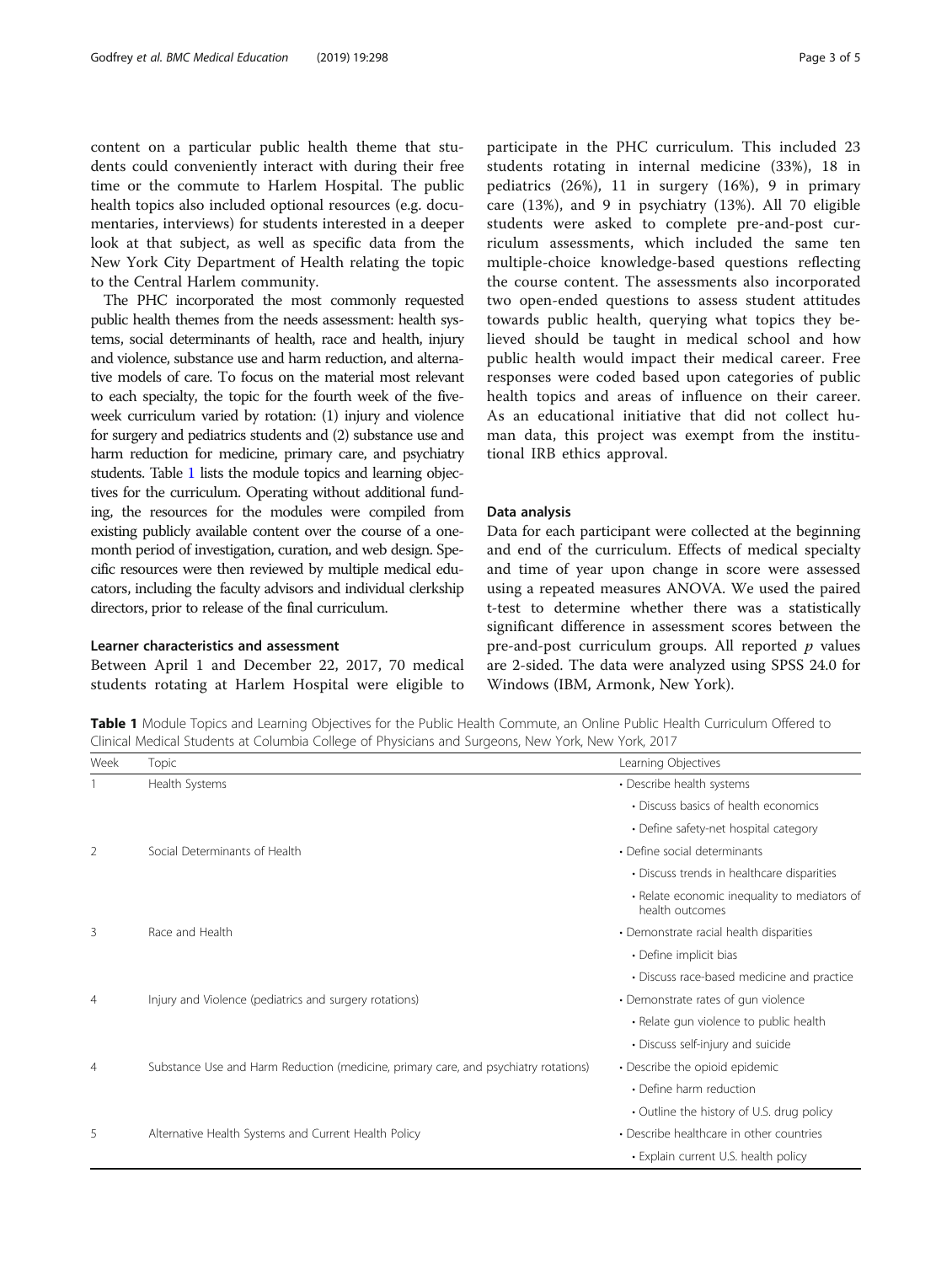# Results

Between April and December 2017, all 70 eligible students were invited to participate in the curriculum. Of these 70 students, 59 (84%) completed both the pre-andpost assessments. Participation rates varied by rotation specialty: 100% ( $n = 18$ ) for pediatrics, 89% ( $n = 8$ ) for primary care, 89% (n = 8) for psychiatry, 83% ( $n = 19$ ) for internal medicine, and 55% ( $n = 6$ ) for surgery.

### Knowledge scores

In the pre-curriculum quiz, the mean correct score was 57% of ten multiple choice questions. After completing the five-week curriculum, the mean correct score was 66% (mean difference by paired t-test 8.6, 95%CI 3.6– 13.7,  $p = 0.001$ ). Of the 59 students who completed the curriculum, 32 (54%) improved their score by a mean difference of 23.8% ( $p < 0.001$ ). Neither medical specialty nor rotation group was significantly associated with differences between pre-and post-quiz scores ( $p > 0.1$ ).

# Attitude assessment

In the qualitative section of the pre-quiz assessment, students were asked what public health topics should be taught in medical school. Frequently suggested topics included social determinants ( $n = 18$ , 27%), health systems  $(n = 13, 19\%)$ , insurance  $(n = 11, 16\%)$ , health disparities  $(n = 9, 13\%)$ , policy  $(n = 8, 12\%)$ , race  $(n = 6, 9\%)$ , and nutrition ( $n = 6$ , 9%). After completing the curriculum, the frequency of some suggested topics increased: social determinants (42%,  $n = 25$ ), health systems (30%, n = 18), race (21%,  $n = 12$ ), and substance use (12%,  $n = 7$ ). Table 2 outlines the frequency of suggested public health topics.

When asked how public health will impact their medical career in the pre-quiz, students responded that it would greatly impact their clinical practice  $(n = 22, 33\%)$ , patients' health outcomes  $(n = 14, 21\%)$ , dedication to advocacy or working with underserved communities  $(n = 8, 12\%)$ , and choice of residency program or employment site ( $n = 7$ , 10%). After completing the curriculum, a greater proportion of students acknowledged the impact on their clinical practice  $(n = 21, 36\%)$ , patient's outcomes ( $n = 18$ , 30%), and choice of residency program or employment site ( $n = 10, 16\%$ ).

# **Discussion**

After the first 9 months of curriculum implementation, analysis suggests the Public Health Commute resulted in a statistically significant increase in public health knowledge amongst medical students rotating at a public safety-net hospital. The online media-based format allowed for a high participation rate (84%) across 5 different specialty rotations. After completing the 5-week curriculum, most students (54%) improved their knowledge scores, and many recognized the importance of public health concepts in their clinical practice (36%) and patients' health (30%). Further, the curriculum incorporated the topics students identified as the greatest gaps in their public health education: health systems, social determinants of health, race and health, injury and violence, substance use and harm reduction, and alternative models of care.

In this study, we formally assessed learning outcomes (Kirkpatrick Level 2) but not reaction, behavior, or results (Kirkpatrick Levels 1, 3 and 4) [[10\]](#page-4-0). We received positive anecdotal feedback from students and faculty members, but future work will include formal program

Table 2 Suggested Public Health Topics for Medical School Curriculum from Pre-and-Post Assessments of Public Health Commute Offered to Medical Students at Columbia College of Physicians and Surgeons, New York, New York, 2017

| Topic                         | Pre-Quiz Number of Responses (out of 67)<br>18 (27%) | Post-Quiz Number of Responses (out of 59)<br>25 (42%) |
|-------------------------------|------------------------------------------------------|-------------------------------------------------------|
| Social Determinants of Health |                                                      |                                                       |
| Health Systems                | 13 (19%)                                             | 18 (30%)                                              |
| Insurance                     | 11 (16%)                                             | 9 (15%)                                               |
| Health Disparities            | 9(13%)                                               | 8 (13%)                                               |
| Health Policy                 | 8 (12%)                                              | 3(4%)                                                 |
| Epidemiology                  | 6(9%)                                                | 5 (9%)                                                |
| Race                          | 6(9%)                                                | 12 (21%)                                              |
| Nutrition                     | 6 (9%)                                               | 5(9%)                                                 |
| Preventative Health           | 5(7%)                                                | 4 (7%)                                                |
| Women's Health                | 4(6%)                                                | 3(4%)                                                 |
| Violence                      | 4(6%)                                                | 4 (7%)                                                |
| Substance Use                 | 2(3%)                                                | 7(12%)                                                |
| Other                         | 10 (15%)                                             | 10 (16%)                                              |